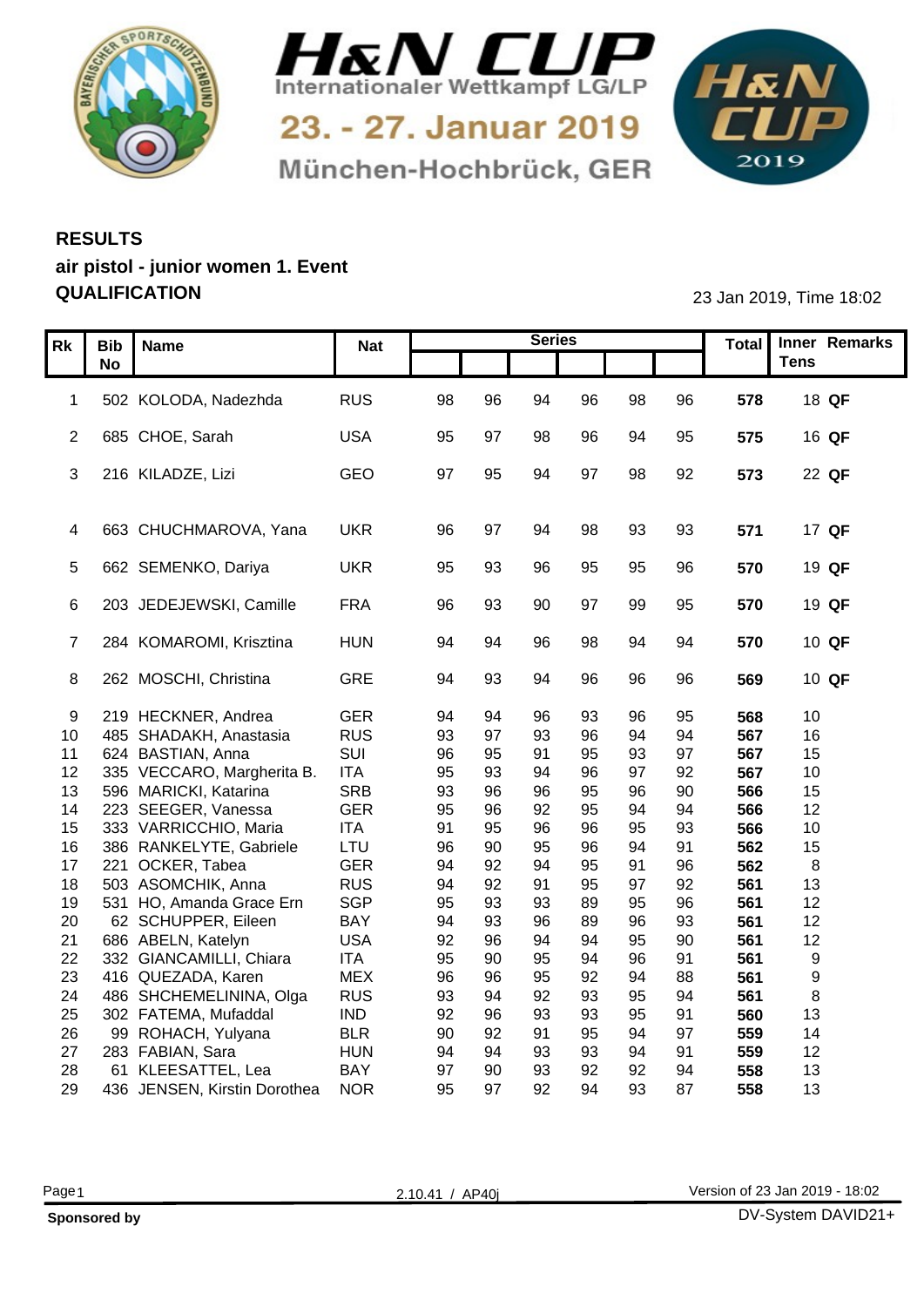



München-Hochbrück, GER

1&N 

## **RESULTS air pistol - junior women 1. Event QUALIFICATION** 23 Jan 2019, Time 18:02

|    | Rk   Bib   Name                                     | <b>Nat</b>               |                      |          | <b>Series</b> |                |          |                 | Total Inner Remarks |  |
|----|-----------------------------------------------------|--------------------------|----------------------|----------|---------------|----------------|----------|-----------------|---------------------|--|
|    | <b>No</b>                                           |                          |                      |          |               |                |          |                 | <b>Tens</b>         |  |
|    |                                                     |                          |                      |          |               |                |          |                 |                     |  |
|    | 30 139 STREDOVA, Katerina<br>98 STRALCHONAK, Liubou | <b>CZE</b><br><b>BLR</b> | 96<br>95             | 90       | 90            | 95             | 92<br>92 | 558             | 10                  |  |
| 31 | 32 547 HEW, Yun Ting Shirlene                       | SGP                      | 92<br>93<br>94<br>92 | 93<br>95 | 93<br>92      | 94<br>94       | 90       | 557<br>557      | 13<br>11            |  |
|    | 33 368 SATO, Rin                                    | <b>JPN</b>               | 94<br>-94            | 92       | 92            | Q <sub>1</sub> | 94       | 557             |                     |  |
| 34 | 218 KHUTSIBERIDZE, Nino                             | GEO                      | 94<br>96             | 93       | 90            |                | 89       | 556             |                     |  |
|    | 35 558 SCURI, Sara                                  | <b>SLO</b>               | 93                   | 95       | 91            | 91             | 92       | 556             |                     |  |
| 36 | 464 BORSUK, Dominika                                | POL                      | 96<br>92             | 92       | 90            |                | 97       | 555             | 11                  |  |
| 37 | 236 SCHNAIDT, Lisa                                  | <b>GER</b>               | 94<br>93             |          | 93            | 90             | 91       | 555             | 11                  |  |
| 38 | 557 PREZELJ, Anja                                   | <b>SLO</b>               | 93                   |          | 94            | 88             | 93       | 555             | 10                  |  |
| 39 | 460 DABROWSKA, Oliwia                               | POL                      | 95                   |          | 96            |                | 94       | 555             |                     |  |
| 40 | 526 GOH, Jia Yu                                     | SGP                      | 96<br>93             | 92       | 91            | 90             | 92       | 554             |                     |  |
| 41 | 458 JAROSINSKA, Maja                                | POL                      | 91<br><b>90</b>      |          |               | 92             | 92       | 553             | 14                  |  |
| 42 | 377 KOVALEVSKA, Selina                              | LAT                      | 93<br>93             |          | 92            | ۵R             | 94       | 553             | 13                  |  |
| 43 | 437 AUNE, Ann Helen                                 | <b>NOR</b>               | 94<br>87             |          | ٩4            | 94             | 96       | 553             | 11                  |  |
| 44 | 204 NICOLAS, Kateline                               | <b>FRA</b>               | 91<br>93             | 87       | 94            |                | 92       | 552             | 10                  |  |
| 45 | 285 JAKO, Miriam                                    | <b>HUN</b>               | 93<br>90             | ٩        | 93            | 93             | 92       | 552             |                     |  |
| 46 | 114 KUZMAN, Maja                                    | CRO                      | 90<br>93             |          | 91            |                | 92       | 552             |                     |  |
| 47 | 593 SIMIC, Teodora                                  | <b>SRB</b>               | 92<br>93             | 95       | 92            | Q <sub>0</sub> | 89       | 551             | 11                  |  |
| 48 | 484 HARISTIADE, Daria-Olim.                         | ROU                      | 90                   |          |               |                | 97       | 550             |                     |  |
| 49 | 104 DASKO, Zoya                                     | <b>BLR</b>               | 92                   |          | 93            | 93             | 92       | 550             |                     |  |
| 50 | 388 VAICKELIONYTE, Ugne                             | LTU                      | 92<br>89             | 92       | 92            | 93             | 92       | 550             |                     |  |
| 51 | 118 SPIRELJA, Lana                                  | CRO                      | 90                   |          | 91            | Q <sub>1</sub> | 94       | 549             | 11                  |  |
| 52 | 400 DULCE, Anna                                     | <b>MDA</b>               | 93<br>93             | 90       | 92            | Q2             | 88       | 548             | 12                  |  |
| 53 | 532 WIJAYA, Michelle                                | SGP                      | 95<br>92             |          |               | 90             | 92       | 545             |                     |  |
| 54 | 401 TOMACU, Valeria                                 | <b>MDA</b>               | 93                   |          | $Q_{\Delta}$  |                | 88       | 545             |                     |  |
| 55 | 60 BÖCK, Larissa                                    | <b>BAY</b>               | 94                   |          |               | Q <sub>1</sub> | 93       | 544             | 14                  |  |
| 56 | 331 ARIA, Brunella                                  | <b>ITA</b>               | 89<br>90             | 95       | 95            | 90             | 85       | 544             | 12                  |  |
| 57 | 387 RANKELYTE, Greta                                | LTU                      | 96<br>92             |          | 87            |                | 89       | 54              |                     |  |
| 58 | 27 GOSCH, Corina                                    | <b>AUT</b>               | 90                   |          | 92            |                | 88       | 544             |                     |  |
| 59 | 459 PASZEK, Weronika                                | POL                      | 88<br>92             |          | 86            | 92             | 93       | 543             |                     |  |
| 60 | 559 SRPCIC, Pia                                     | <b>SLO</b>               | 89                   |          | 95            |                | 82       | 542             |                     |  |
| 61 | 369 UEDA, Yui                                       | <b>JPN</b>               | 90<br>92             |          | 90            | 92             | 89       | 542             |                     |  |
| 62 | 594 TODOROVIC, Jelena                               | <b>SRB</b>               | 84<br>92             |          | 93            | ۵٠             | 90       | 54 <sup>°</sup> | 14                  |  |
| 63 | 403 CURTEANU, Diana                                 | <b>MDA</b>               | 90<br>Ω7             |          |               | 92             | 89       | 540             |                     |  |
| 64 | 138 DEDOVA, Alzbeta                                 | <b>CZE</b>               | 91                   |          | 90            | 90             | 92       | 538             |                     |  |
| 65 | 53 ADELS, Nina                                      | <b>BAY</b>               | 88                   |          |               |                | 88       | 538             |                     |  |
| 66 | 173 PÄRRI, Maija                                    | <b>FIN</b>               | 88                   |          | 89            |                | 90       | 537             |                     |  |
|    | 67 613 SASHINI SATHSARA SA                          | SRI                      | 88<br>92             | 94       | 84            | 86             | 91       | 535             |                     |  |